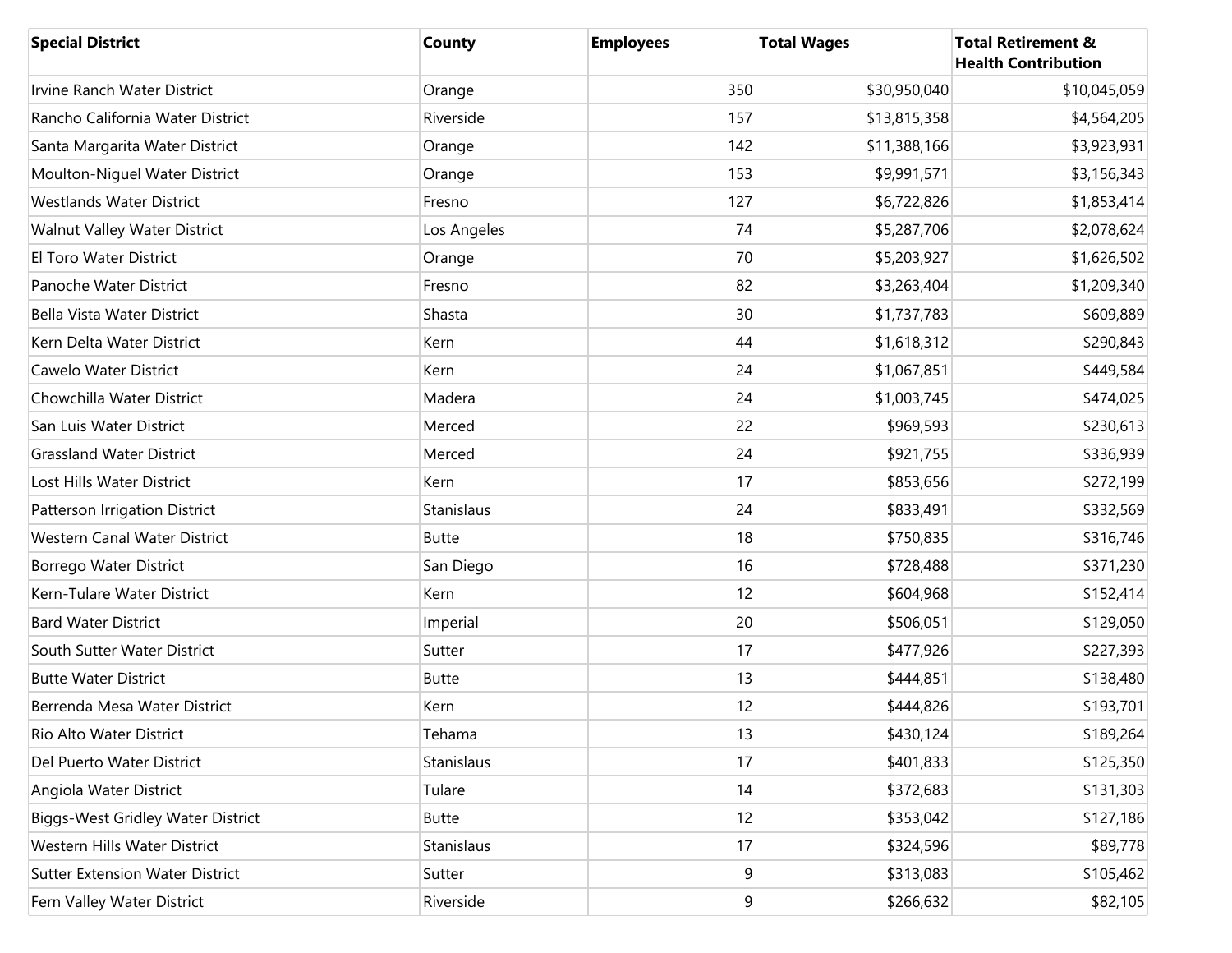| Lakeside Irrigation Water District    | Kings        | 11             | \$238,550 | \$114,727 |
|---------------------------------------|--------------|----------------|-----------|-----------|
| Maine Prairie Water District          | Solano       | 9              | \$238,131 | \$36,007  |
| Orland-Artois Water District          | Glenn        | 11             | \$234,233 | \$55,294  |
| Westside Water District               | Colusa       | 11             | \$206,538 | \$62,592  |
| Bear Valley Water District            | Alpine       | 10             | \$194,666 | \$23,976  |
| Kanawha Water District                | Glenn        | 10             | \$194,410 | \$72,403  |
| <b>Feather Water District</b>         | Sutter       | 11             | \$188,113 | \$38,210  |
| High Valleys Water District           | Riverside    | 13             | \$165,910 | \$11,189  |
| Tea Pot Dome Water District           | Tulare       | 8              | \$146,555 | \$79,146  |
| Vandalia Water District               | Tulare       | 8              | \$129,483 | \$30,000  |
| El Solyo Water District               | Stanislaus   | 9              | \$118,304 | \$13,123  |
| Olcese Water District                 | Kern         | $\overline{7}$ | \$109,361 | \$0       |
| Kings River Water District            | Fresno       | 8              | \$93,837  | \$12,169  |
| Dunnigan Water District               | Yolo         | 6              | \$83,548  | \$25,205  |
| Corning Water District                | Tehama       | 10             | \$82,208  | \$25,256  |
| Spanish Flat Water District           | Napa         | 9              | \$80,917  | \$0       |
| Madera Water District                 | Madera       | 6              | \$68,994  | \$26,720  |
| Irish Beach Water District            | Mendocino    | 13             | \$66,645  | \$0       |
| <b>Broadview Water District</b>       | Fresno       | 4              | \$51,877  | \$0       |
| Lake Madrone Water District           | <b>Butte</b> | 6              | \$40,115  | \$17,299  |
| Quail Valley Water District           | Kern         | 9              | \$33,448  | \$0       |
| San Ardo Water District               | Monterey     | 6              | \$32,323  | \$0       |
| Chiriaco Summit Water District        | Riverside    | 9              | \$31,583  | \$0       |
| <b>McKinney Water District</b>        | Placer       | 6              | \$27,735  | \$0       |
| Cuyamaca Water District               | San Diego    | 8              | \$23,552  | \$0       |
| <b>Temescal Valley Water District</b> | Riverside    | 5              | \$18,000  | \$0       |
| Thomes Creek Water District           | Tehama       | 4              | \$13,200  | \$0       |
| Leland Meadow Water District          | Tuolumne     | 6              | \$6,405   | \$0       |
| <b>Brophy Water District</b>          | Yuba         | 5              | \$5,800   | \$0       |
| Rock Creek Water District             | Stanislaus   | 6              | \$2,680   | \$0       |
| <b>Gravelly Ford Water District</b>   | Madera       | 8              | \$1,854   | \$0       |
| Liberty Water District                | Fresno       | 5 <sup>1</sup> | \$1,800   | \$0       |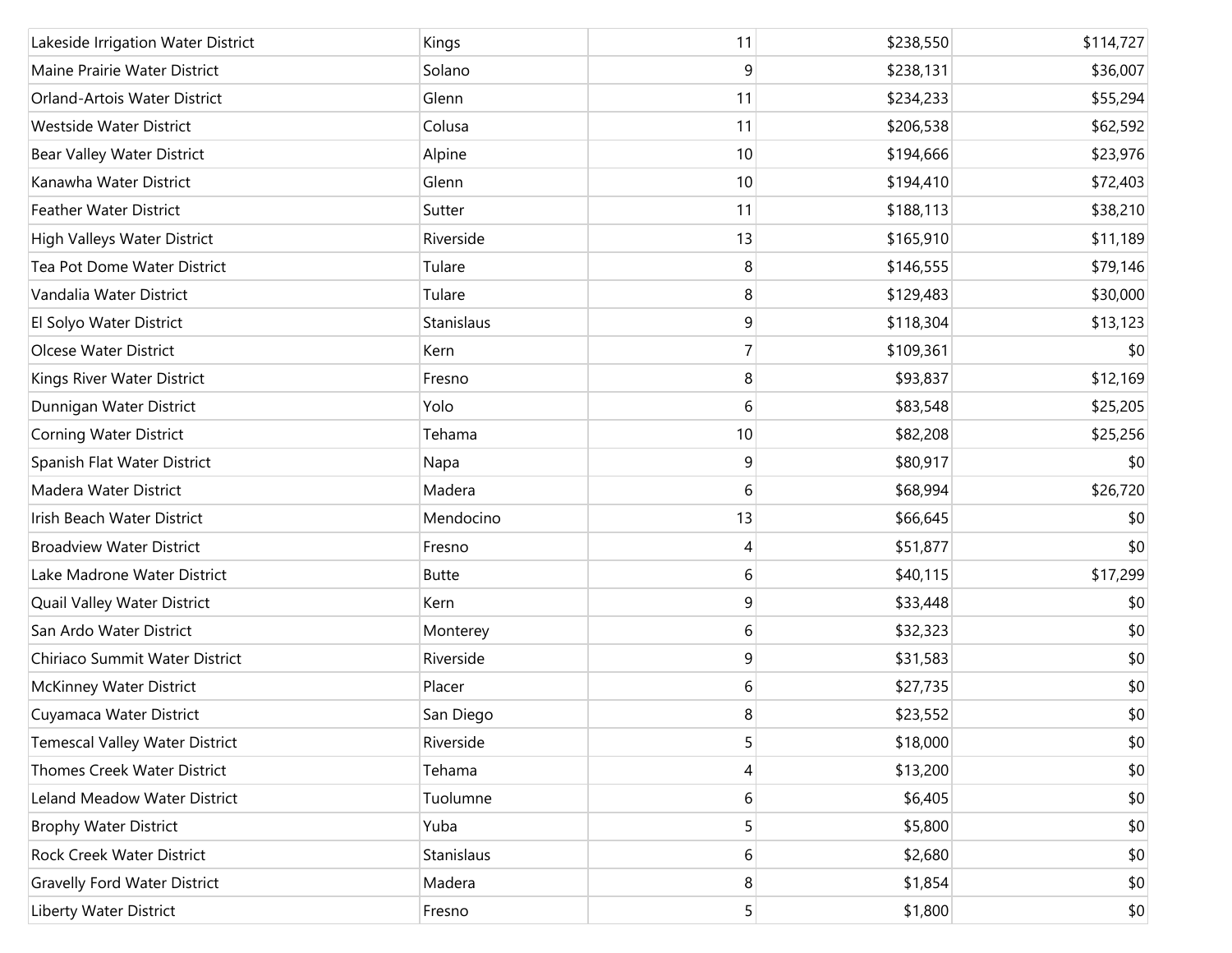| Ramirez Water District               | Yuba       | 6 | \$711 | \$0 |
|--------------------------------------|------------|---|-------|-----|
| 4-E Water District                   | Glenn      | 5 | \$0   | \$0 |
| 4-M Water District                   | Colusa     | 3 | \$0   | \$0 |
| Adams Springs Water District         | Lake       | 5 | \$0   | \$0 |
| Antelope Valley Water District       | Mono       | 4 | \$0   | \$0 |
| <b>Atwell Island Water District</b>  | Tulare     | 5 | \$0   | \$0 |
| <b>Ballico-Cortez Water District</b> | Merced     | 5 | \$0   | \$0 |
| <b>Caspar South Water District</b>   | Mendocino  | 3 | \$0   | \$0 |
| Centinella Water District            | Merced     | 3 | \$0   | \$0 |
| Clay Water District                  | Sacramento | 6 | \$0   | \$0 |
| Cortina Water District               | Colusa     | 3 | \$0   | \$0 |
| Davis Water District                 | Colusa     | 5 | \$0   | \$0 |
| Devils Den Water District            | Kings      | 5 | \$0   | \$0 |
| Dudley Ridge Water District          | Kings      | 5 | \$0   | \$0 |
| Eagle Field Water District           | Merced     | 4 | \$0   | \$0 |
| Eastside Water District              | Stanislaus | 5 | \$0   | \$0 |
| <b>Farmers Water District</b>        | Fresno     | 3 | \$0   | \$0 |
| Fresno Slough Water District         | Fresno     | 5 | \$0   | \$0 |
| Garfield Water District              | Fresno     | 5 | \$0   | \$0 |
| Glenn Valley Water District          | Colusa     | 4 | \$0   | \$0 |
| <b>Glide Water District</b>          | Glenn      | 5 | \$0   | \$0 |
| Green Valley Water District          | Kings      | 3 | \$0   | \$0 |
| Henry Miller Water District          | Kern       | 5 | \$0   | \$0 |
| <b>Holthouse Water District</b>      | Colusa     | 3 | \$0   | \$0 |
| <b>International Water District</b>  | Fresno     | 5 | \$0   | \$0 |
| Kirkwood Water District              | Tehama     | 3 | \$0   | \$0 |
| LaGrande Water District              | Colusa     | 7 | \$0   | \$0 |
| Last Chance Creek Water District     | Plumas     | 5 | \$0   | \$0 |
| Le Grand-Athlone Water District      | Merced     | 5 | \$0   | \$0 |
| Lewis Creek Water District           | Tulare     | 5 | \$0   | \$0 |
| Los Carneros Water District          | Napa       | 7 | \$0   | \$0 |
| Melga Water District                 | Kings      | 5 | \$0   | \$0 |